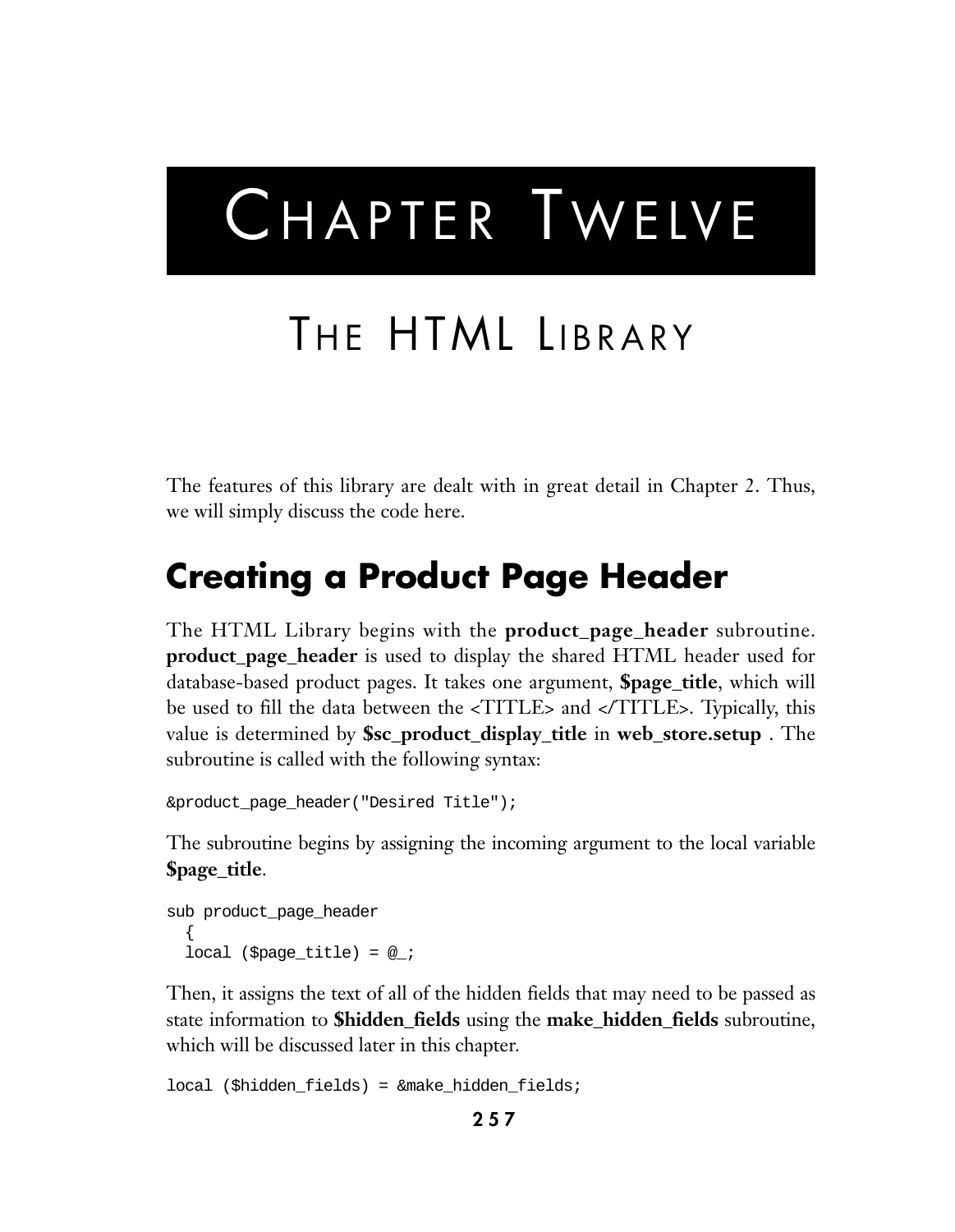Next, the HTML code is sent to the browser, including the page title and the hidden fields dynamically inserted.

```
print qq~
<HTML>
<HEAD>
<TITLE>$page_title</TITLE>
</HEAD>
<BODY BGCOLOR = "FFFFFF" TEXT = "000000">
<FORM METHOD = "post" ACTION = "$sc_main_script_url">
$hidden_fields
\sim;
```
Next, we will grab **\$sc\_product\_display\_header** which is a preformatted string defined in **web\_store.setup** and use **printf** to put the entire contents of **@sc\_db\_display\_fields** in place of the format tags (**%**s). The purpose of this will be to display the header categories which products will follow. Consider the following example from **web\_store.setup.db**:

```
$sc_product_display_header = qq!
 <TABLE BORDER = "0">
<TR>
<TH>Quantity</TH>
<TH>%s</TH>
<TH>%s</TH>
</TR><TR>
<TD COLSPAN = "3"><HR></TD>
\langleTR>!;
@sc_db_display_fields = ("Image (If appropriate)",
                          "Description");
```
In this case, the strings **"Image (If appropriate)"** and **"Description"** will be substituted by the **printf** function for the two **"%s"** tags in the TABLE header defined in **\$sc\_product\_display\_header**.

```
printf($sc_product_display_header,
         @sc_db_display_fields);
  }
```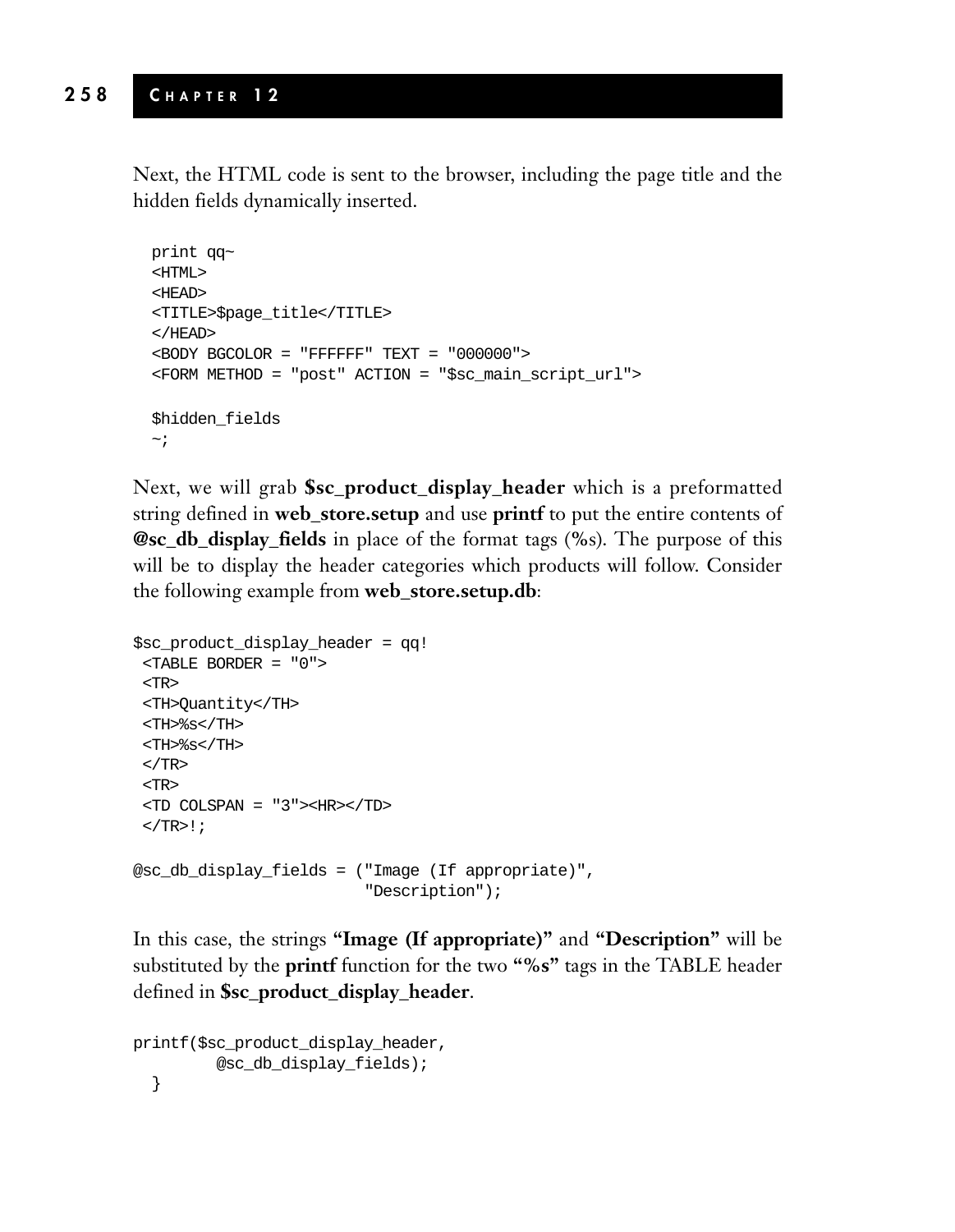### **Creating a Product Page**

The **product\_page\_footer** subroutine is used to generate the HTML page footer for database-based product pages. It takes two arguments, **\$db\_status** and **\$total\_rows\_returned** and is called with the following syntax:

```
&product_page_footer($status,$total_row_count);
```
The subroutine begins by defining a few local variables. **\$db\_status** gives us the status returned from the database search engine and **\$total\_rows\_returned** gives us the actual number of rows returned. **\$warn\_message**, which is first initialized to be blank, will be used to generate a warning that the customer should narrow their search in case too many rows were returned.

```
sub product_page_footer
  {
 local($db_status, $total_rows_returned) = @_;
  local($warn_message);
  $warn_message = "";
```
If the database returned a status, the script checks to see if it was like the string **max.\*row.\*exceed**. If so, the script lets the customer know that they need to narrow their search.

```
if ($db_status ne "")
  {
  if (\frac{\delta}{d}b_{status} = \sim /max.*row.*exceed.*/i){
    $warn_message = qq!
    <CENTER>
    <BLOCKQUOTE>
   Your query returned $total_rows_returned. This is
   more than the maximum we allow
    ($sc_db_max_rows_returned). You will need to
    restrict your query further.
    </BLOCKQUOTE></CENTER><P>!;
    }
  }
```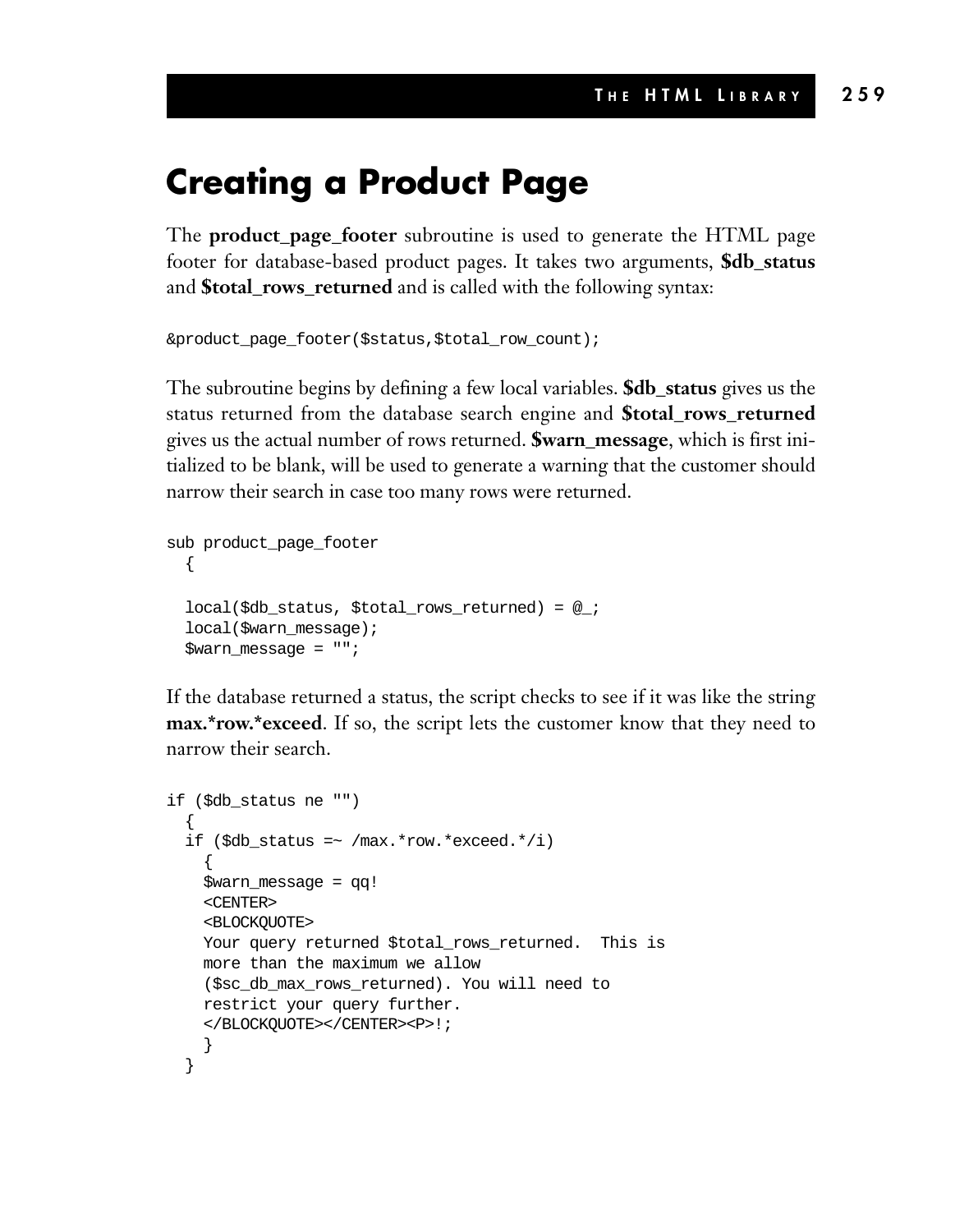Then the script displays the footer information defined with **\$sc\_product\_display\_footer** in **web\_store.setup** and adds the final basic HTML footer. Notice that one of the Submit buttons, "Return to Frontpage," is isolated into **the \$sc\_no\_frames\_button** variable. This is because in the Frames version, we do not want that option as it will cause an endlessly fracturing Frame system. Thus, in a Frame store, you would simply set **\$sc\_no\_frames\_button** to **""** and nothing would print here. Otherwise, you may include that button in your footer for ease of navigation. The variable itself is defined in **web\_store.setup** . The script also will print the warning message if there is a value for it.



A discussion of recursive Frames appears in Chapter 6 along with an example.

```
print qq~
$sc_product_display_footer
P$warn_message
<CENTER>
<INPUT TYPE = "submit" NAME = "add_to_cart_button"
      VALUE = "Add Items to my Cart">
<INPUT TYPE = "submit" NAME = "modify_cart_button"
      VALUE = "View/Modify Cart">
$sc_no_frames_button
<INPUT TYPE = "submit" NAME = "order_form_button"
      VALUE = "Checkout Stand">
</FORM>
</CENTER>
</BODY>
</HTML>\sim;
}
```
### **Defining the HTML Search Page Footer**

The **html\_search\_page\_footer** subroutine is used to generate the HTML footer for HTML-based product pages when the script must perform a keyword search and generate a list of hits. It is called with no arguments with the following syntax:

```
&html_search_page_footer;
```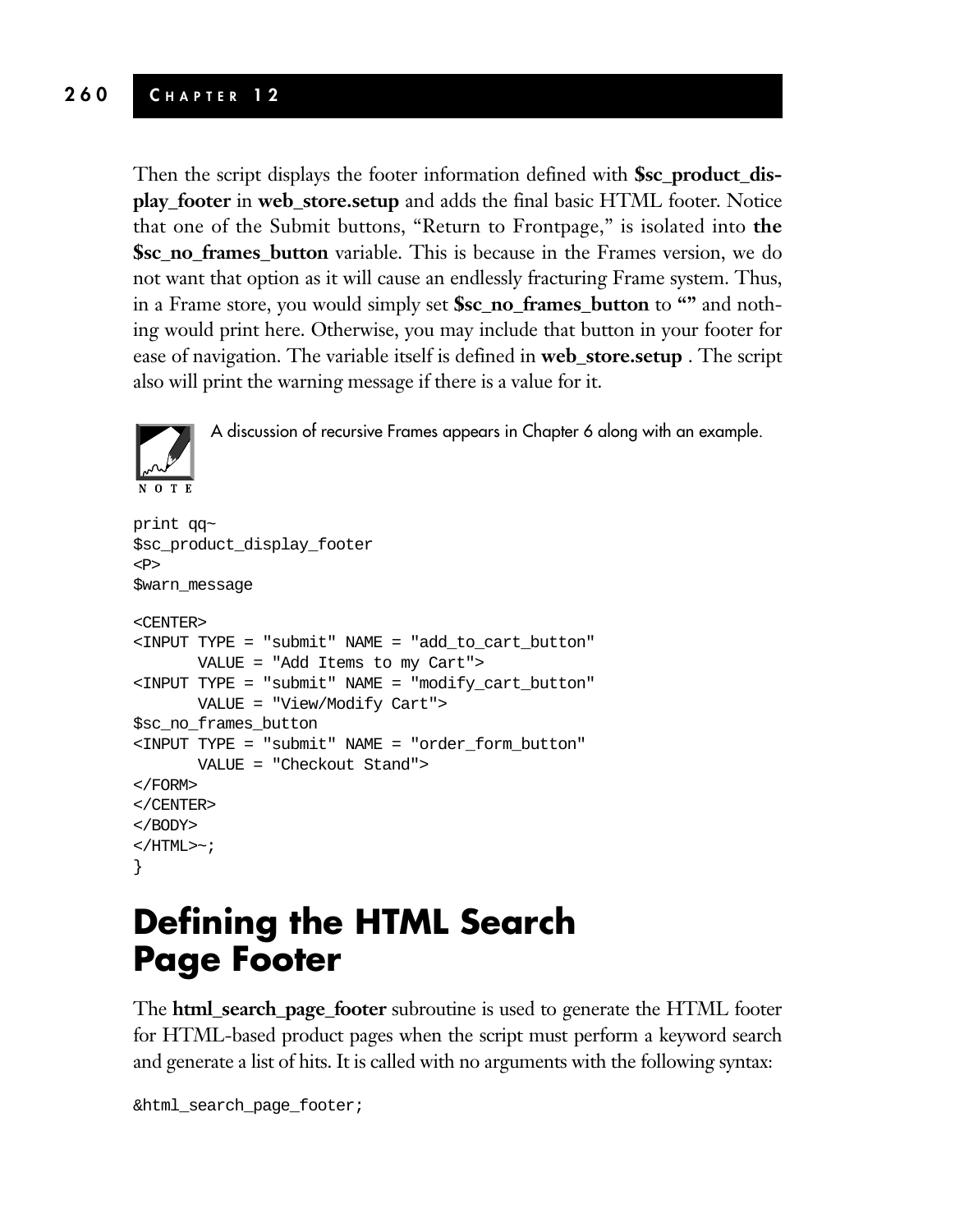Notice again the use of **\$sc\_no\_frames\_button** in place of the "Return to Frontpage" button as discussed in the last section.

```
sub html_search_page_footer
  {
 print qq!
  <CENTER>
  <INPUT TYPE = "submit" NAME = "modify_cart_button"
          VALUE = "View/Modify Cart">
  $sc_no_frames_button
  <INPUT TYPE = "submit" NAME = "order_form_button"
        VALUE = "Checkout Stand">
  </FORM>
  </CENTER>
  </BODY>
  </HTML>!;
  }
```
### **Defining the Standard Page Header**

The **standard\_page\_header** subroutine is used to generate a standard HTML header for pages within either the HTML-based or Database-based stores. It takes a single argument, the title of the page to be displayed, and is called with the following syntax:

```
&standard_page_header("TITLE");
```
Note, as in the case of **product\_page\_header**, all state variables must be passed as hidden fields. These hidden fields are generated by **make\_hidden\_fields** discussed later.

```
sub standard_page_header
  {
 local(style_{of\_page}) = @;
 local ($hidden_fields) = &make_hidden_fields;
 print qq!
 <HTML>
  <HEAD>
  <TITLE>$type_of_page</TITLE>
  </HEAD>
  <BODY>
  <FORM METHOD = "post" ACTION = "$sc_main_script_url">
  $hidden_fields!;
  }
```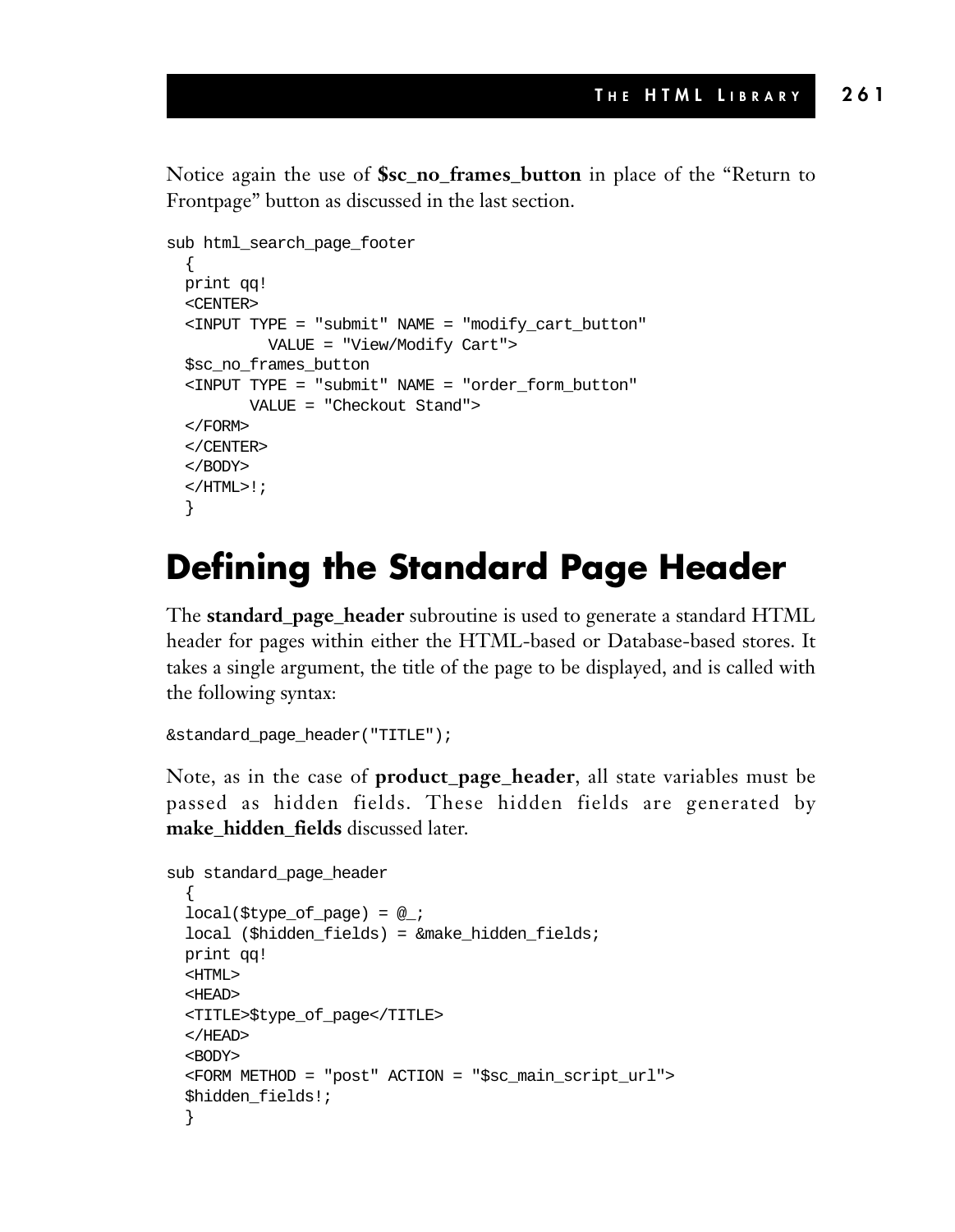### **Defining the Modify Form Footer**

The **modify\_form\_footer** subroutine is used to generate the HTML footer code for the Modify Quantity of Items in the Cart form page. It takes no arguments and is called with the following syntax:

```
&modify_form_footer;
```
As usual, we will admit the "Return to Frontpage" button only if we are not using frames by defining it with the **\$sc\_no\_frames\_button** in **web\_store.setup** .

```
sub modify_form_footer
  {
 print qq!
 <P>
 <INPUT TYPE = "submit" NAME = "submit_change_quantity_button"
        VALUE = "Submit Quantity Changes">
  <INPUT TYPE = "submit" NAME = "continue_shopping_button"
        VALUE = "Continue Shopping">
 $sc_no_frames_button
 <INPUT TYPE = "submit" NAME = "order_form_button"
        VALUE = "Checkout Stand">
 </FORM>
 </CENTER>
 </BODY>
  </HTML>!;
  }
```
### **Defining the Delete Form Footer**

The **delete\_form\_footer** subroutine is used to generate the HTML footer code for the Delete Items from the Cart form page. It takes no arguments and is called with the following syntax:

&delete\_form\_footer;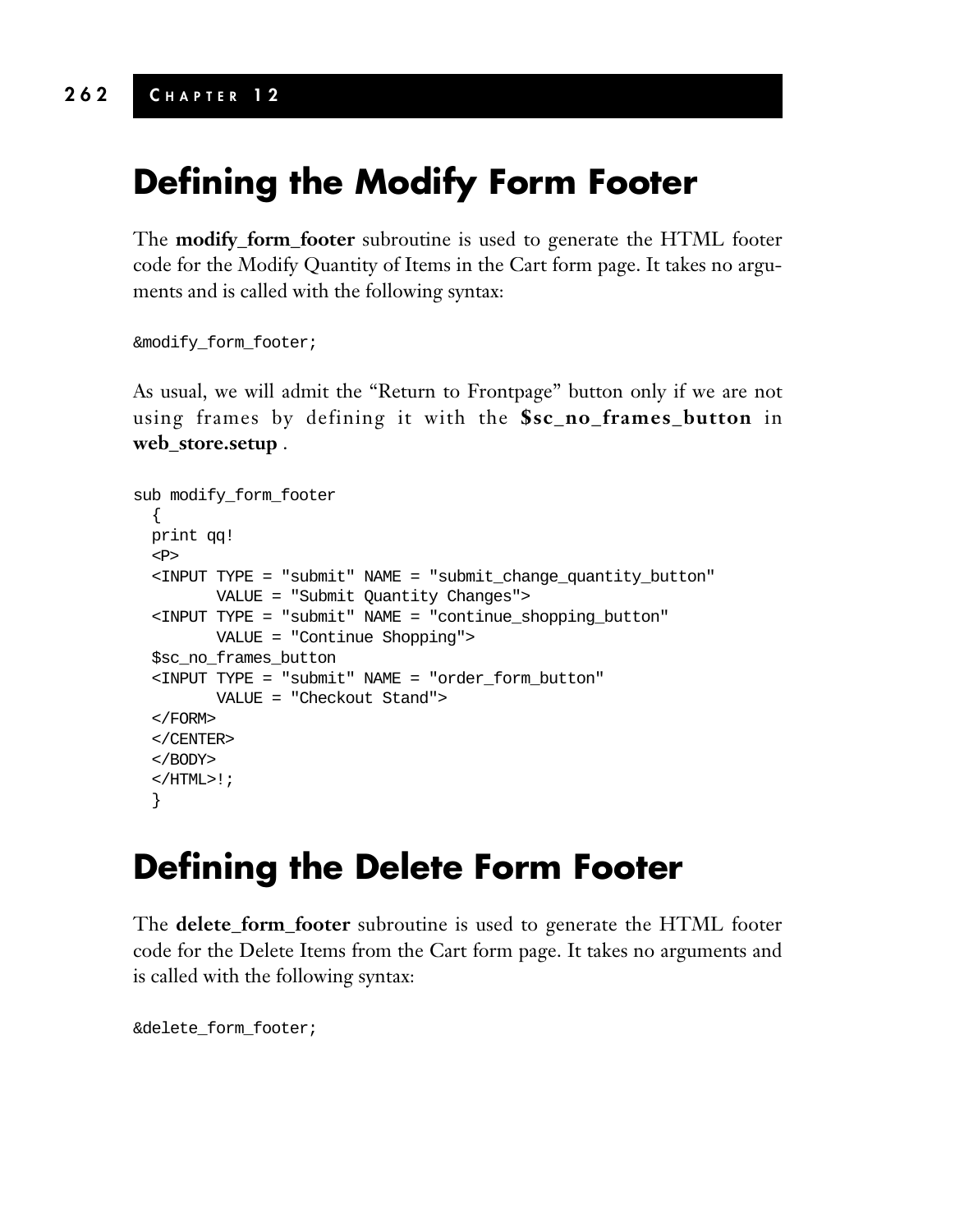As usual, we will admit the "Return to Frontpage" button only if we are not using frames by defining it with the **\$sc\_no\_frames\_button** in **web\_store.setup** .

```
sub delete form footer
  {
 print qq!
 P<INPUT TYPE = "submit"
       NAME = "submit_deletion_button"
        VALUE = "Submit Deletion">
 <INPUT TYPE = "submit"
        NAME = "continue_shopping_button"
        VALUE = "Continue Shopping">
 $sc_no_frames_button
 <INPUT TYPE = "submit" NAME = "order_form_button"
        VALUE = "Checkout Stand">
 </FORM>
 </CENTER>
 </BODY>
 </HTML>!;
 }
```
### **Defining the Cart Footer**

The **cart\_footer** subroutine is used to generate the HTML footer code for the View Items in the Cart form page. It takes no arguments and is called with the following syntax:

```
&cart_footer;
```
As before, we will display the "Return to Frontpage" button only if we are not using frames by defining it with the **\$sc\_no\_frames\_button** in **web\_store.setup** .

```
sub cart_footer
  {
 print qq!
```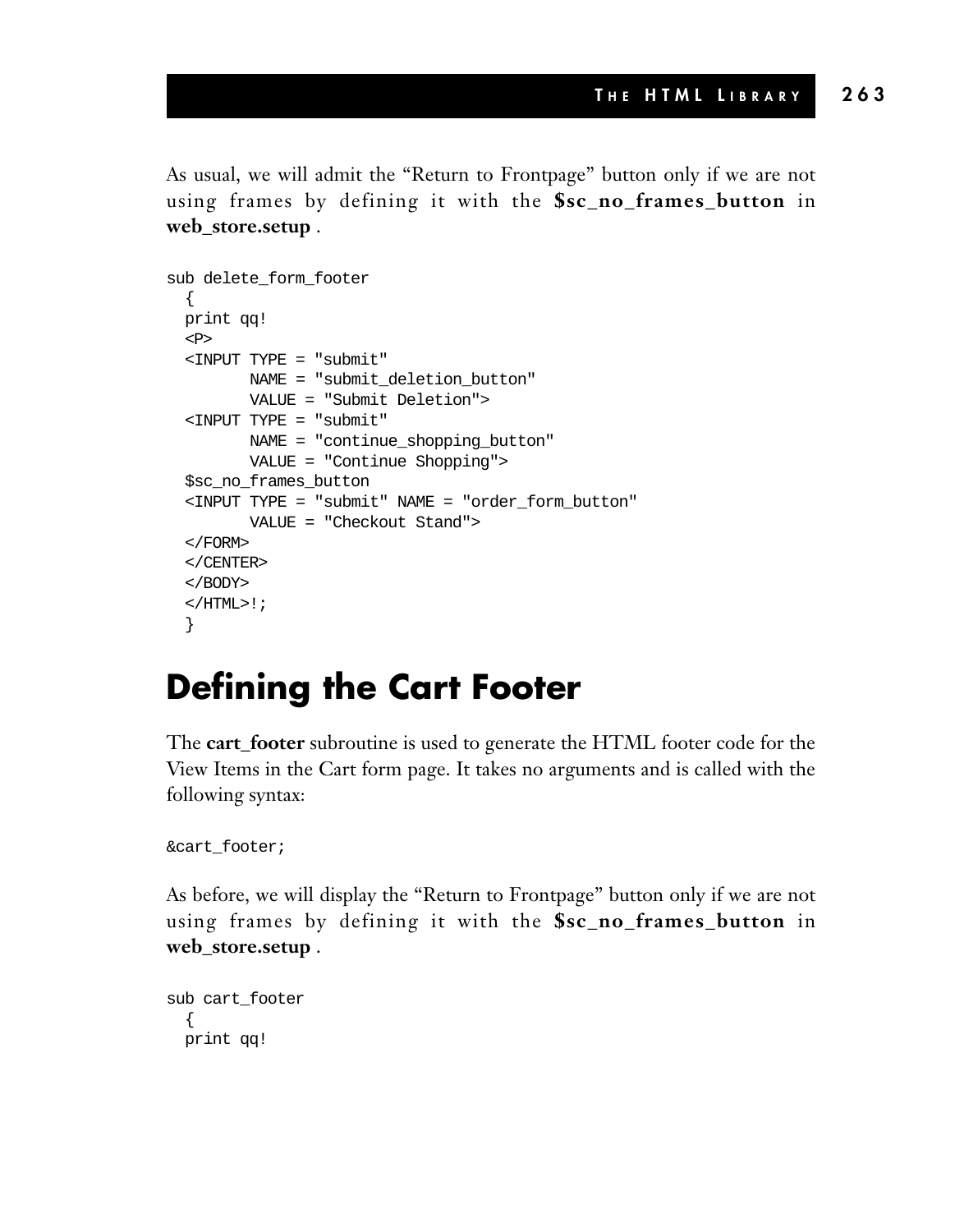```
<INPUT TYPE = "submit"
      NAME = "change_quantity_button"
      VALUE = "Change Quantity">
<INPUT TYPE = "submit" NAME = "delete_item_button"
      VALUE = "Delete Items">
<INPUT TYPE = "submit"
      NAME = "continue_shopping_button"
      VALUE = "Continue Shopping">
$sc_no_frames_button
<INPUT TYPE = "submit" NAME = "order_form_button"
   VALUE = "Checkout Stand">
</FORM>
</CENTER>
</BODY>
</HTML>!;
}
```
### **Defining the Bad Order Note**

The **bad\_order\_note** subroutine generates an error message for the customer in the case that they have not submitted a valid number for a quantity. It takes no arguments and is called with the following syntax:

```
&bad_order_note;
```
The code is examined below:

```
sub bad_order_note
  {
 &standard_page_header("Wooopsy");
 print qq!
 <CENTER><H2>Wooopsy</H2></CENTER>
 <BLOCKQUOTE>
 I'm sorry, it appears that you did not enter a valid
 numeric quantity (whole numbers greater than zero)
 for one or more of the items you ordered and I am not
 allowed to modify your cart unless you do so. Would
 you try again? Thanks<P>
```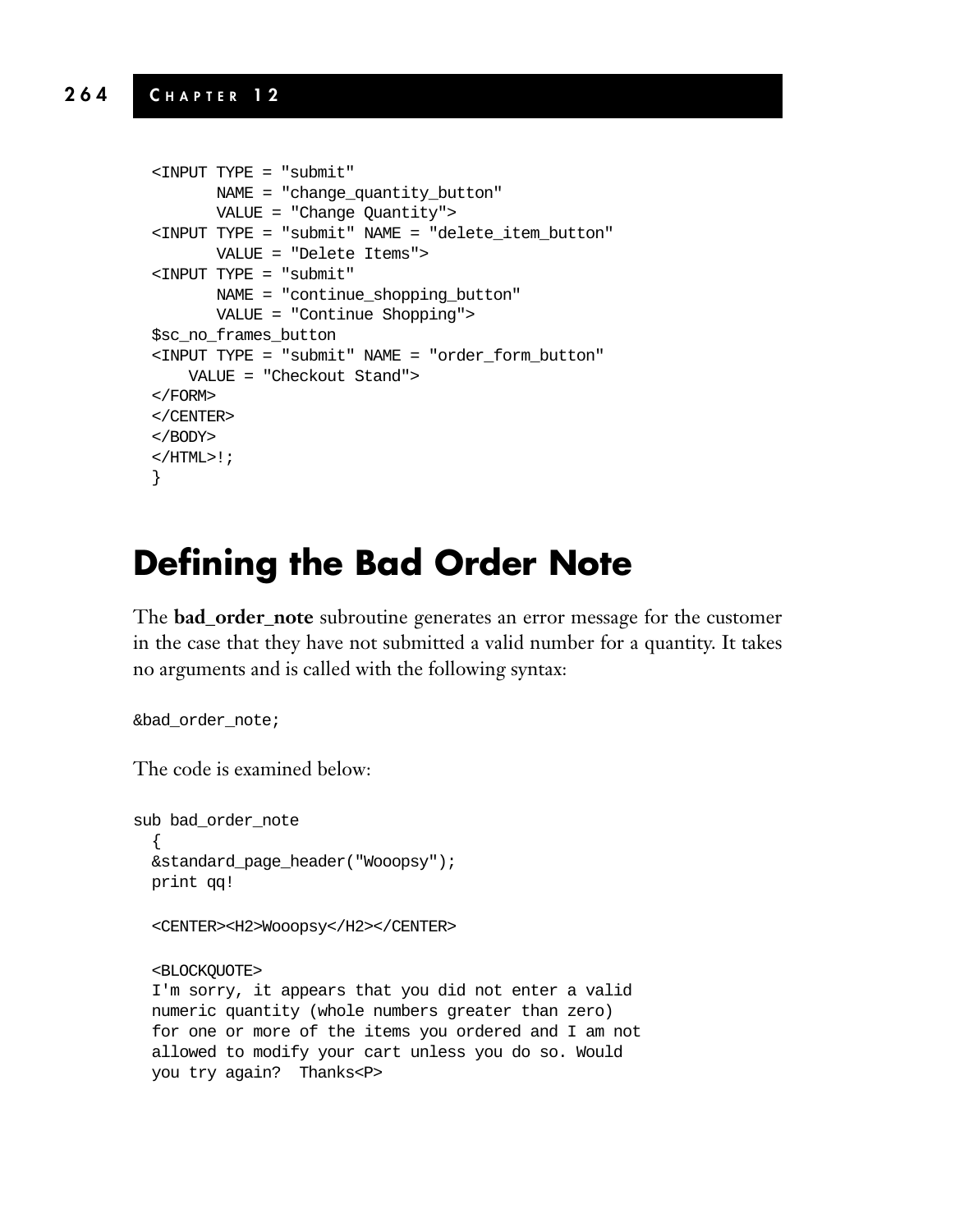```
<CENTER>
<INPUT TYPE = "submit" NAME = "try_again"
       VALUE = "Try Again">
</CENTER>
</BLOCKQUOTE>
</BODY>
\langle/HTML>!;
exit;
}
```
### **Defining the Cart Table Header**

The **cart\_table\_header** subroutine is used to generate the header HTML for views of the cart. It takes one argument, the type of view we are requesting, and is called with the following syntax:

```
&cart_table_header([TYPE OF REQUEST]);
```
First the subroutine takes **\$modify\_type** and makes it into a table header if it has a value. If it does not have a value, then we don't want to output a needless column. There are really only four values that modify type should be equal to:

- **1.** "" (View/Modify Cart or Order Form Screen)
- **2.** "New Quantity" (Change Quantity Form)
- **3.** "Delete Item" (Delete Item Form)
- **4.** "Process Order" (Order Form Process Confirmation)

These four types distinguish the different types of pages on which a cart will be displayed. Note that although there are more than four reasons to display the cart, the header itself is only added onto for three of the reasons. For most of the reasons such as being at the order form screen or simply viewing the cart, the header itself will stay the same without any additions. We need to know the "modify type" value in order to determine if there will be an extra table header in the cart display. In the case of quantity changes or delete item forms, there must be an extra table cell for the checkbox and text field inputs so that the customer can select items. In the View/Modify cart screen (**\$modify\_type ne ""**), no extra cell is necessary.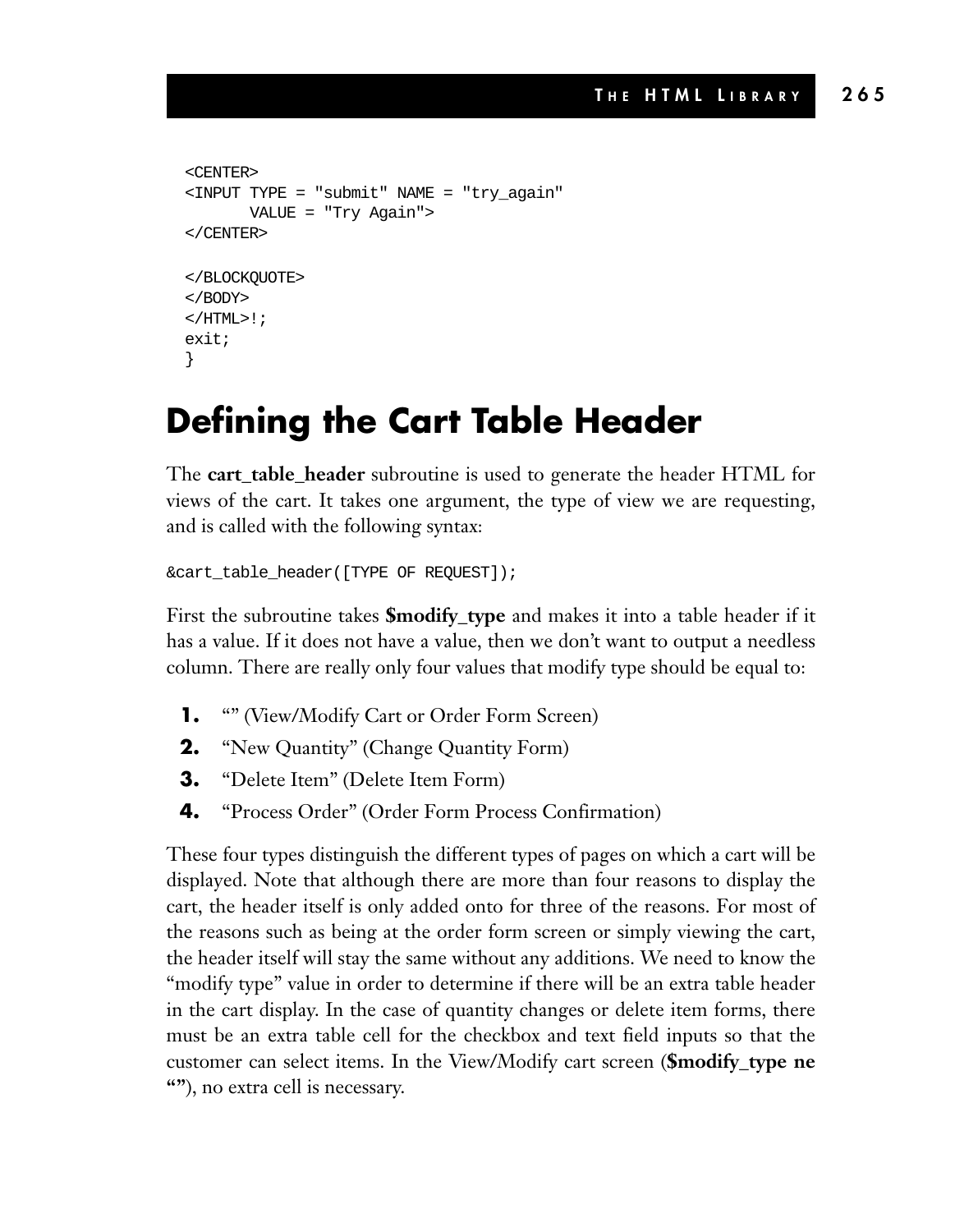```
sub cart_table_header
  {
  local ($modify_type) = @;
 if ($modify_type ne "")
    {
   $modify_type = "<TH>$modify_type</TH>";
    }
 print qq!
 <CENTER>
  <TABLE BORDER = "1">
  <TR>$modify_type!;
```
**@sc\_cart\_display\_fields** is the list of all of the table headers to be displayed in the cart display table and is defined in **web\_store.setup** .

```
foreach $field (@sc_cart_display_fields)
  {
 print qq!<TH>$field</TH>\n!;
  }
```
The script also adds on table headers for **Quantity** and **Subtotal**.

```
print qq!<TH>Quantity</TH>\n
         <TH>Subtotal</TH>\n</TR>\n!;
}
```
### **Defining the Display Cart Table**

The job of **display\_cart\_table** is to display the current contents of the customer's cart for several different types of screens, all of which display the cart in some form or another. The subroutine takes one argument, which is the reason that the cart is being displayed. It is called with the following syntax:

```
&display_cart_table("reason");
```
There are really only five values that **\$reason\_to\_display\_cart** should be equal to: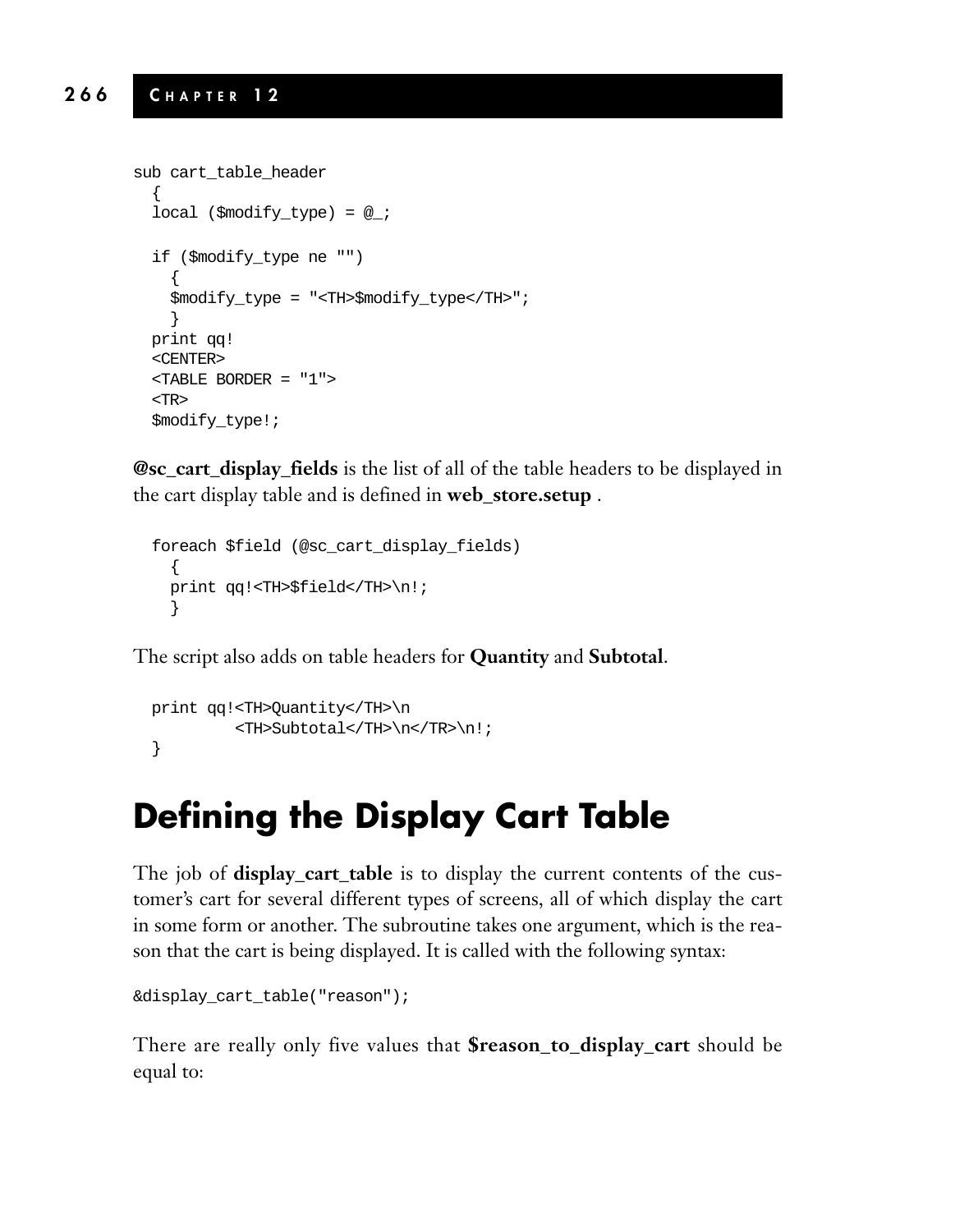- **1.** "" (View/Modify Cart Screen)
- **2.** "change quantity" (Change Quantity Form)
- **3.** "delete" (Delete Item Form)
- **4.** "order form" (Order Form)
- **5.** "process order" (Order Form Process Confirmation)

Notice that this corresponds closely to the list in **cart\_table\_header** because the goal of this subroutine is to fill in the actual cells of the table created by **cart\_table\_header**. In this list, however, there is one more explicit reason listed for displaying the actual cart table. This is because the cart table display is a little more complex than the cart header display routine. There are more types of changes made to the way the cart table is displayed. These various reasons and how they affect the code will be discussed below.

```
sub display_cart_table
  {
```
Working variables are initialized and defined as local to this subroutine.

```
local($reason_to_display_cart) = @_;
local(@cart_fields);
local($cart_id_number);
local($quantity);
local($unformatted_subtotal);
local($subtotal);
local($unformatted_grand_total);
local($grand_total);
local($price);
local($text_of_cart);
local($total_quantity) = 0;
local($total_measured_quantity) = 0;
local($display_index);
local($counter);
local($hidden_field_name);
local($hidden_field_value);
local($display_counter);
local($product_id, @db_row);
```
Next, the script determines which type of cart display it is being asked to produce. It uses pattern-matching to look for key phrases in the **\$reason\_to\_display\_cart**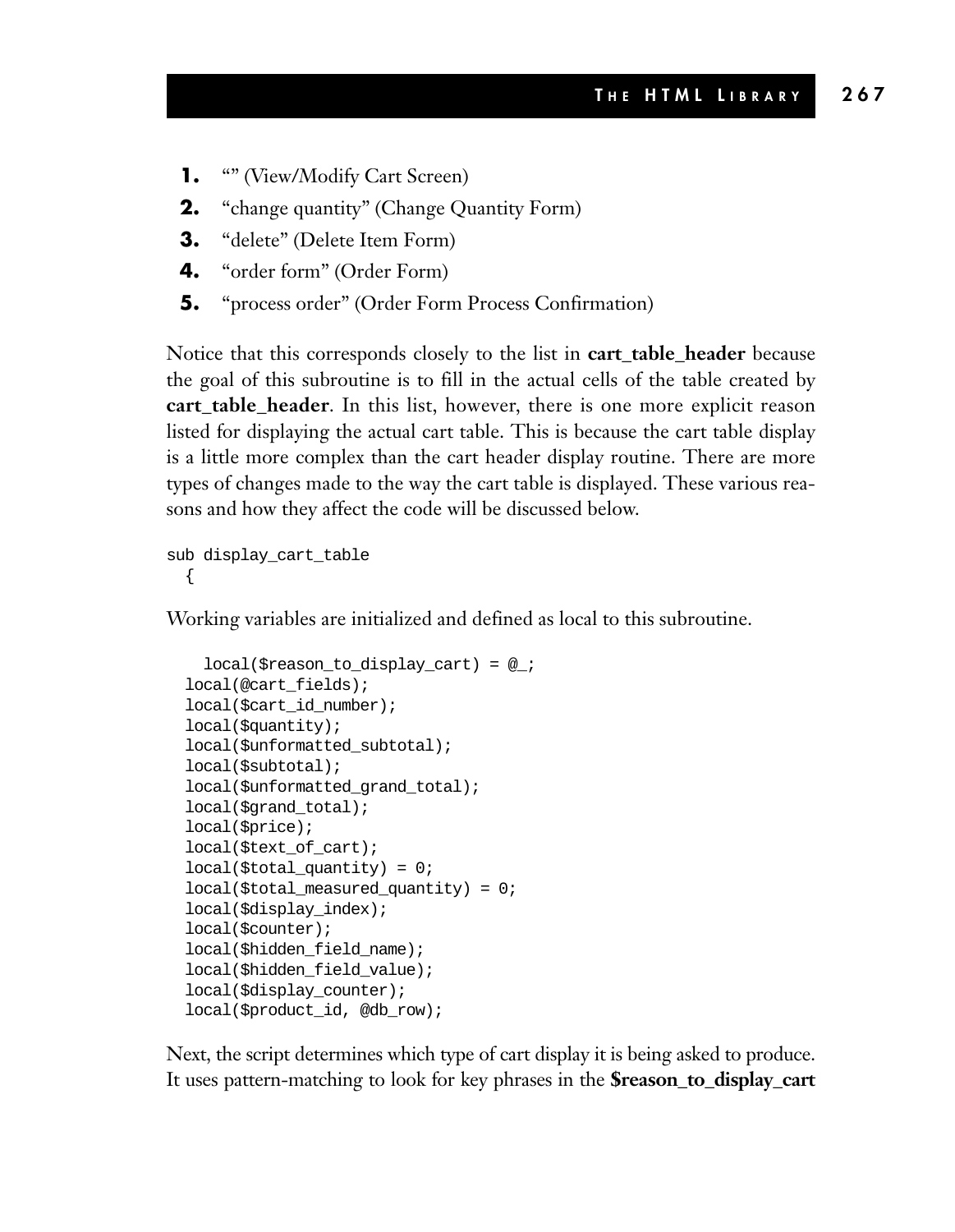defined as an incoming argument. Whatever the case, the subroutine calls **cart\_table\_header** to begin outputting the HTML cart display.

```
if ($reason_to_display_cart =~ /change*quantity/i)
  {
  &cart_table_header("New Quantity");
  }
elsif ($reason_to_display_cart =~ /delete/i)
  {
 &cart_table_header("Delete Item");
  }
else
  {
  &cart_table_header("");
  }
```
Next, the customer's cart is read line by line. File open errors are handled by **file\_open\_error** as usual.

```
open (CART, "$sc_cart_path") ||
&file_open_error("$sc_cart_path",
                 "display_cart_contents", __FILE__,
  LINE);
while (<CART>)
  {
```
Since every line in the cart will be displayed as a cell in an HTML table, we begin by outputting an opening <TR> tag.

print "<TR>";

Next, the current line has its final newline character chopped off.

chop;

Then, the script splits the row in the customer's cart and grabs the unique product i.d. number, the unique cart i.d. number, and the quantity. We will use those values while processing the cart.

```
@cart_fields = split ( / )/ , \sharp ) ;
$cart_row_number = pop(@cart_fields);
push (@cart_fields, $cart_row_number);
```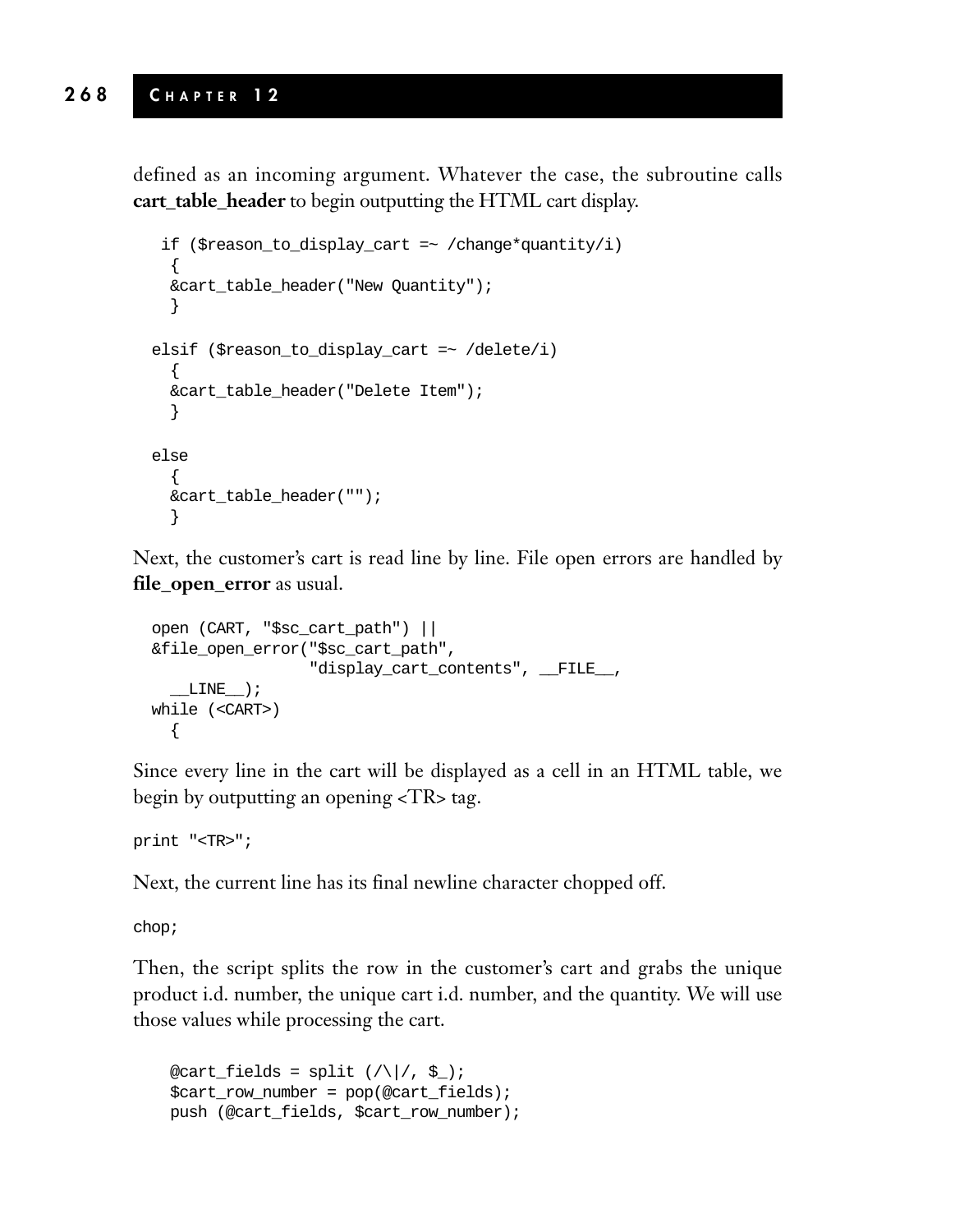```
$quantity = $cart_fields[0];
$product_id = $cart_fields[1];
```
Next, we will need to begin to distinguish between types of displays we are being asked for, because each type of display is slightly different. For example, if we are being asked to display a cart for the Delete Item form, we will need to add a checkbox before each item so that the customer can select which items to delete. If, on the other hand, we are being asked for Modify the Quantity of an Item form, we need to add a text field instead, so that the customer can enter a new quantity.

The first case we will handle is if we are being asked to display the cart as part of order processing.

```
if (($reason_to_display_cart =~ /process.*order/i) &&
    ($sc_order_check_db =~ /yes/i))
      {
```
If we are displaying the cart for order processing *and* we are checking the database to make sure that the product being ordered is OK, then we need to load the database libraries if they have not required already.

```
if (!($ sc db lib was loaded = ~ /yes/i))
  {
 &require_supporting_libraries (__FILE__, __LINE__,
                                    "$sc_db_lib_path");
  }
```
Then, we call the **check\_db\_with\_product\_id** in the database library. If it returns "false," then we output a footer complaining about the problem and exit the program.

```
if (!(&check_db_with_product_id($product_id,*db_row)))
  {
 print qq~
 </TR></TABLE>
 Product ID: $product_id not found in database. Your
 order will NOT be processed without this validation!
  </BODY>
  </HTML>\sim;
 exit;
  }
```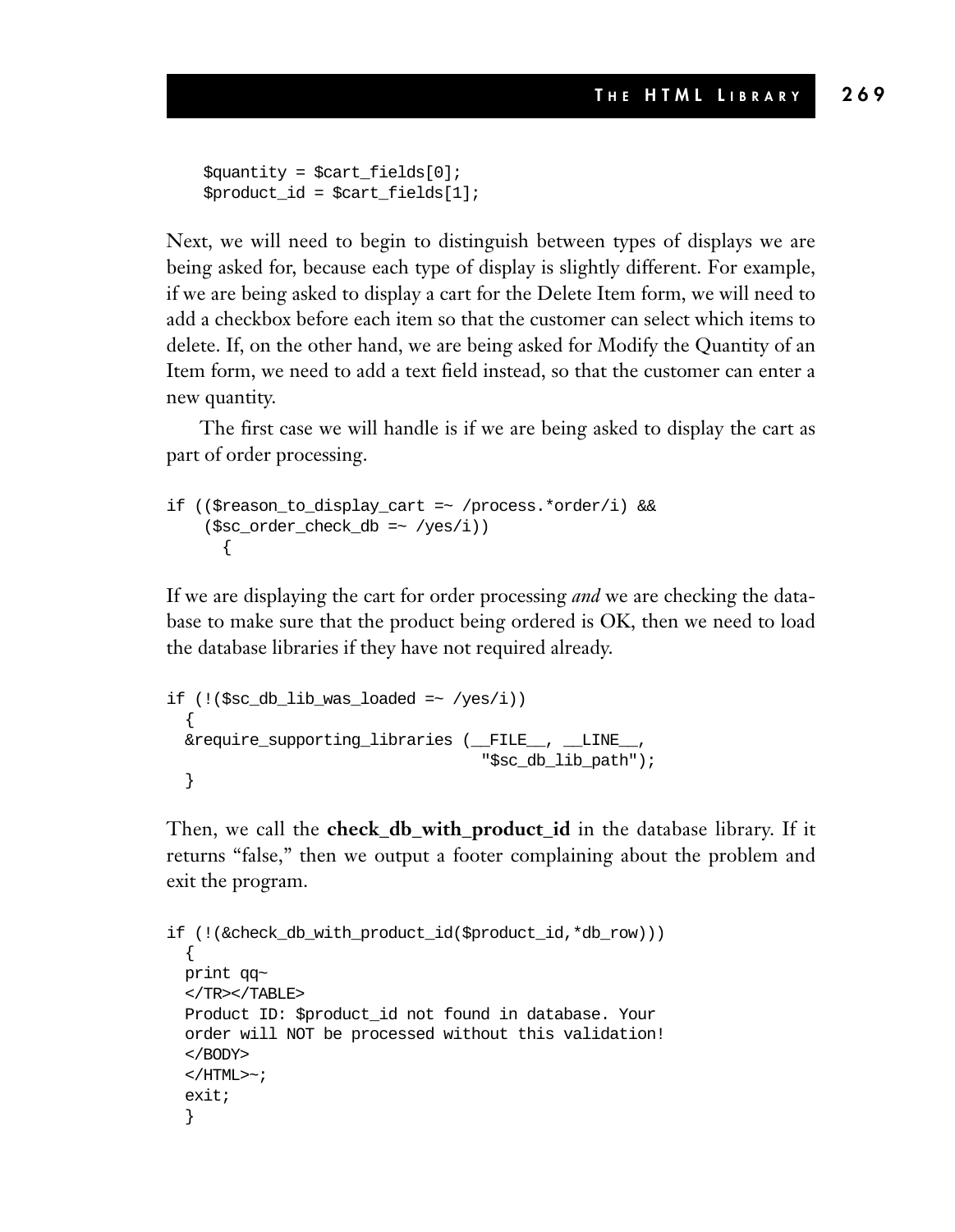Otherwise, we check the returned row with the price of the product in the cart. If the prices do not match, then another complaint message is printed and we exit the program.

```
else
  {
  if ($db_row[$sc_db_index_of_price] ne
      $cart_fields[$sc_cart_index_of_price])
    {
   print qq~
   </TR></TABLE>
   Price for product id:$product_id did not match
   database! Your order will NOT be processed without
   this validation!
   </BODY>
   </HTML>\sim;
   exit;
   }
   } # End of Else
  } # End of if (($reason_to_display_...
```
Remember, we need to use the **display\_table\_cart** to keep track of totals such as quantity, subtotal, and total measured quantity. Directly below, we keep track of total quantity.

\$total\_quantity += \$quantity;

Now, we need to fill in the table row for every cart database row. **@sc\_display\_numbers** defined in the database-specific Setup file will give us the array numbers associated with the fields that we want displayed on this table. Then we will get the value of number from the **cart\_fields** array. Hidden fields are generated with the items in the cart if we are displaying the order form and wish the form to be submitted to a different CGI script that merely takes in all form values indiscriminately. The use of hidden fields to store cart information is discussed in Chapter 9.

```
if (($reason_to_display_cart =~ /order*form/i) &&
    ($sc\ order\ with\ hidden\ fields = ~ /yes/i))
      {
      $counter++;
      $hidden_field_name = "cart-"
        . substr("000", length($counter))
```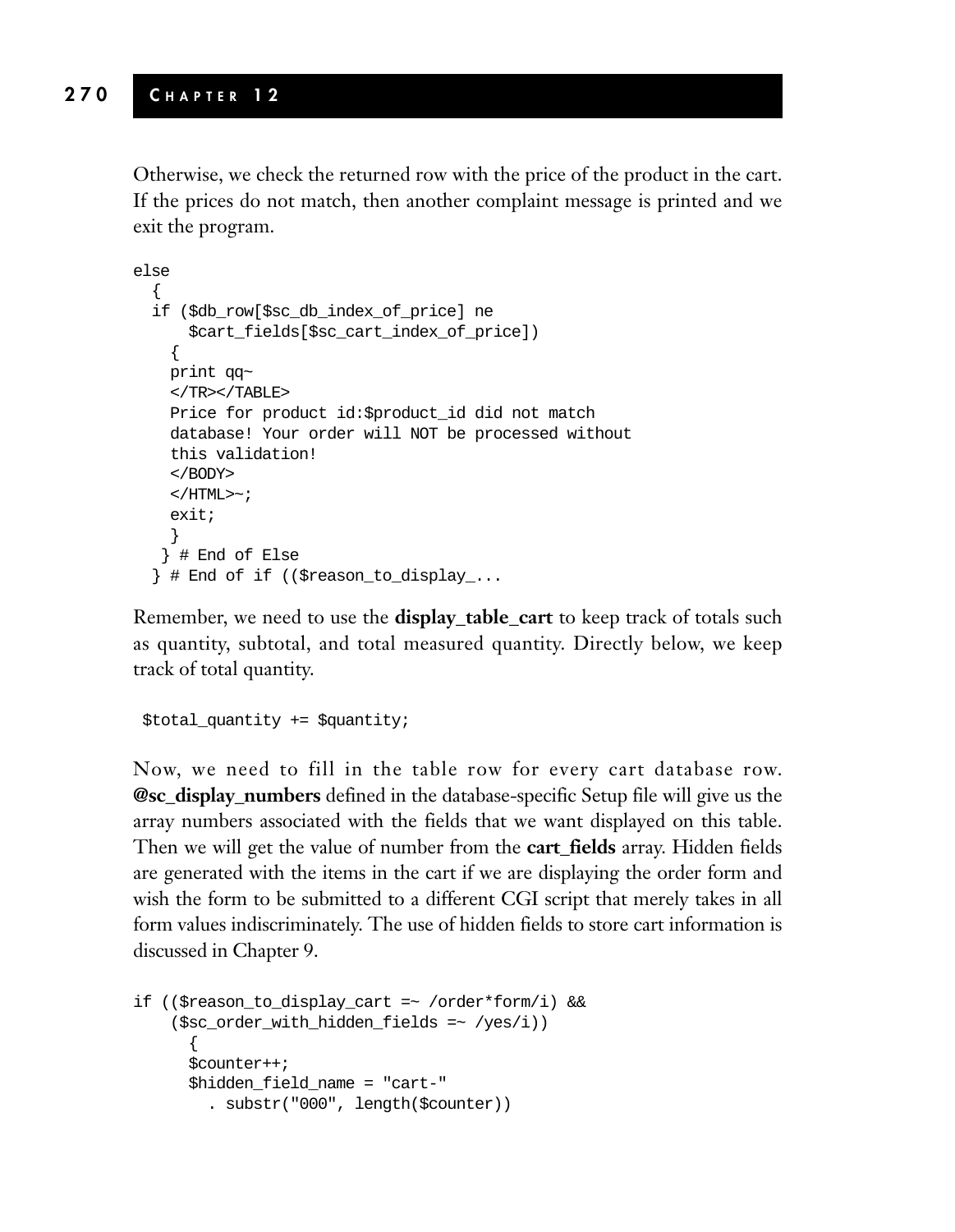```
. $counter;
$hidden_field_value = join("\|", @cart_fields);
$hidden_field_value = ~ s/\lq/~qq~/g;
$hidden_field_value =~ s/\sqrt{9t^2/q};
$hidden_field_value =~ s/\langle -lt~/q;
print qq!
<INPUT TYPE = "HIDDEN"
       NAME = "$hidden_field_name"
       VALUE = "$hidden_field_value">
!;
}
```
In the case of a Quantity Change form, we will need to create a cell for the text field into which the customer can input a new quantity. The NAME value is set equal to the unique cart i.d. number of the current item so that when we submit this information, the items will be associated with the new quantities.

```
if ($reason_to_display_cart =~ /change*quantity/i)
  {
 print qq!
 <TD ALIGN = "center">
  <INPUT TYPE = "text" NAME = "$cart_row_number"
         SIZE = "3" > < /TD > !;
  }
```
Similarly, in the case of a Delete Item form, we must include a cell with a checkbox so that the customer can select items to delete from their cart. The NAME value is set equal to the unique cart i.d. number of the current item so that when we submit this information, the items will be associated with the checked checkboxes.

```
elsif ($reason_to_display_cart =~ /delete/i)
  {
 print qq!
 <TD ALIGN = "center">
  <INPUT TYPE = "checkbox" NAME = "$cart_row_number">!;
  }
```
**\$display\_counter** is set equal to zero. This variable will be used to keep track of the number of displayed fields.

**\$text** of cart is initialized with two newlines. This variable will be used to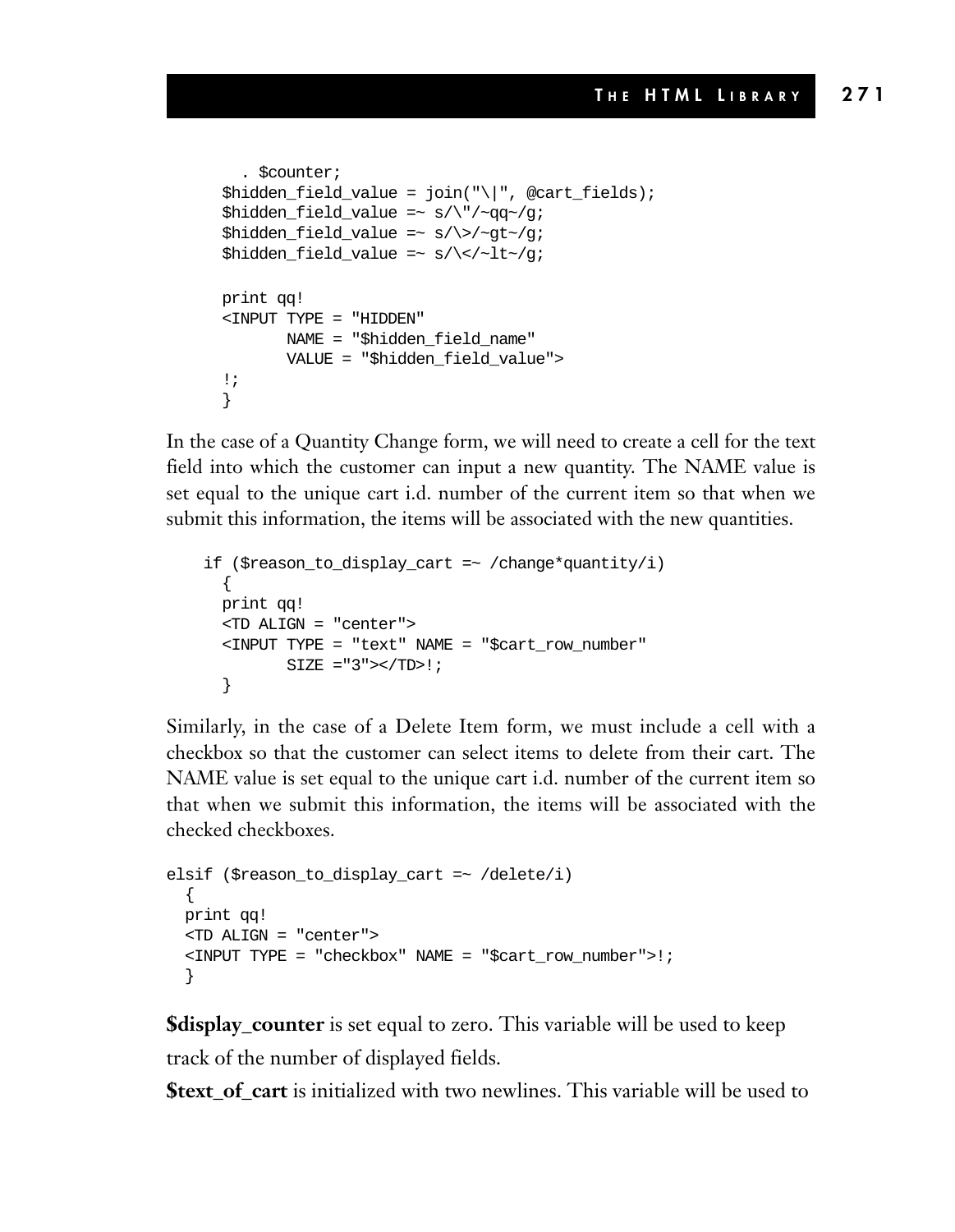hold the entire formatted cart contents in one string so that we will be able to send a neatly formatted copy of the cart as plain ASCII to a log file or as email to the admin. We will be using the **.=** operator to append to the variable rather than overwrite it.

```
$display_counter = 0;
$text of cart := "\n\n";
```
Now, for every item in the cart row that should be displayed as defined in the Setup file, we will do two things. First, we will append the data to the **\$text\_of\_cart** variable (formatting it neatly). Then we will display the data as a table cell. However, there are three types of data that must be displayed in table cells but each must be formatted slightly differently. The first type of cell is a cell with no data. To give the table a three-dimensional look, we will substitute all occurrences of no data for the **&nbsp**; character in order to get a blank but indented table cell. Of course, this routine simply overwrites the empty value of the data with the **&nbsp**; character. It does not actually display the cell; it passes that job on to the next "if" test.

Another case is when a table cell must reflect a price. In that case we must format the data with the monetary symbol defined in **web\_store.setup**, using **display\_price** as discussed in **web\_store.cgi**. Finally, nonprice table cells are displayed (including those passed down from the first case).

```
foreach $display_index (@sc_cart_index_for_display)
  {
Reformat blank cells.
if ($cart_fields[$display_index] eq "")
  {
```
The text of the cart is entered into a buffer. The actual item being purchased is formatted inside a 25-character-width field.

```
$text_of_cart .= $sc_cart_display_fields[$display_counter] .
         substr((" " x 25),
length($sc_cart_display_fields[$display_counter])) .
         "= nothing entered\n";
$cart_fields[$display_index] = " ";
       }
```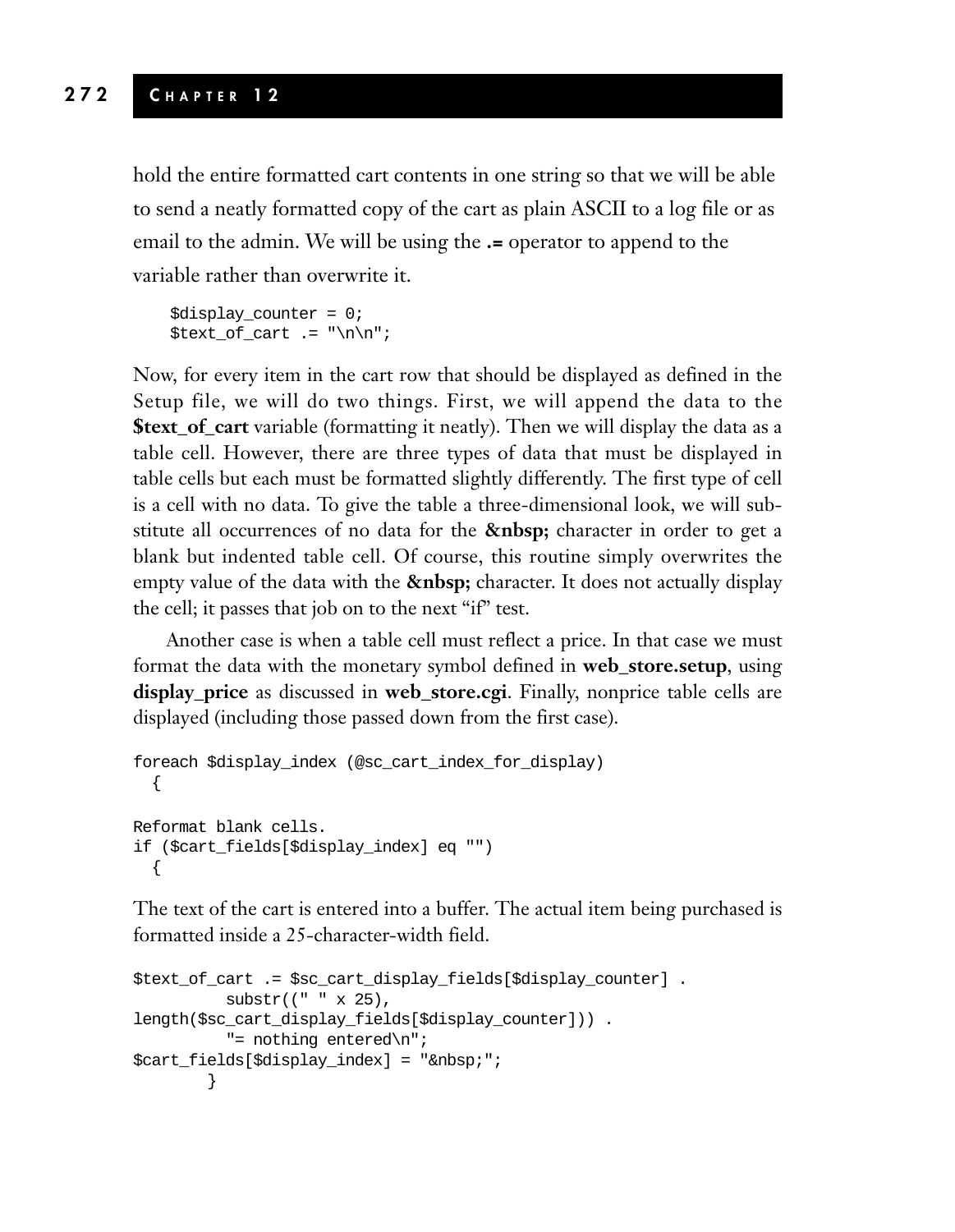Then the script displays the price or price after options cells.

```
if (($display_index ==
 $sc_cart_index_of_price_after_options)||
    ($display_index ==
 $sc_cart_index_of_price))
  {
  \text{Sprice} = \&\text{display price}(\text{Scart fields}[\text{Sdisplay index}]):print qq!<TD ALIGN = "center">$price</TD>\n!;
  $text_of_cart .= $sc_cart_display_fields[$display_counter] .
           substr((" " x 25),
           length($sc_cart_display_fields[$display_counter])) .
           "= $price\n";
  }
```
Next, the script displays all other cells (blank cells have already been reformatted).

```
else
  {
 print qq!<TD ALIGN =
     "center">$cart_fields[$display_index]</TD>\n!;
  $text_of_cart .= $sc_cart_display_fields[$display_counter] .
          substr((" " x 25),
          length($sc_cart_display_fields[$display_counter])) .
          "= $cart fields[$display index]\n";
  }
```
If the current display index happens to be a cell that must be measured, we will add the value to **\$total\_measured\_quantity** for later calculation and display.

```
if ($display_index == $sc_cart_index_of_measured_value)
  {
  $total_measured_quantity += $cart_fields[$display_index];
  }
  $display_counter++;
} # End of foreach $display_index...
```
Then, we must use the quantity value we earlier grabbed to fill the next table cell, and, after using another database specific setup variable, calculate the subtotal for that database row and the final cell and close out the table row and the cart file once we have gone all the way through it.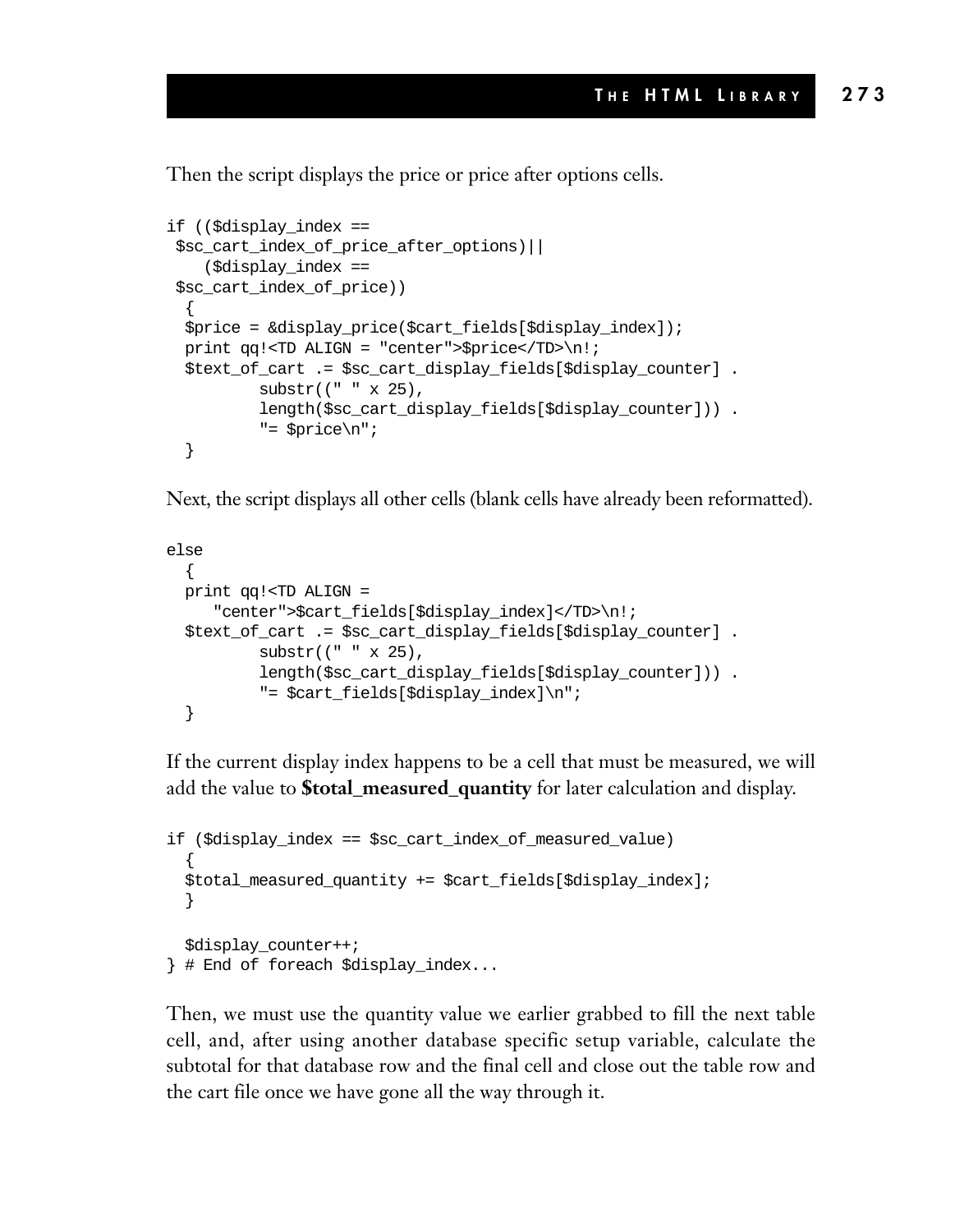```
$unformatted_subtotal =
      ($quantity*$cart_fields[$sc_cart_index_of_price_after_options]);
$subtotal = &format_price($unformatted_subtotal);
$unformed\ grand\ total = $grad\ total + $subtotal;$grand_total = &format_price($unformatted_grand_total);
$price = &display_price($subtotal);
print qq!<TD ALIGN = "center">$quantity</TD>
         <TD ALIGN = "center">$price</TD>
         </TR>!;
$text_of_cart .= "Quantity" .
       substr((" " x 25),
       length("Quantity")) .
       "= $quantity\n";
$text_of_cart .= "Subtotal For Item" .
       substr((" " x 25),
       length("Subtotal For Item")) .
       "= $price\n";
} # End of while (<CART>)
close (CART);
```
Finally, print out the footer with the **cart\_table\_footer** subroutine in **web\_store.html**.

```
$price = &display_price($grand_total);
&cart_table_footer($price);
```
In the case of an order form, we will also have to create a hidden input tag with which to transfer the subtotal state information to the order processing routines.

This is necessary only if the order is being submitted to another server that does not have access to the cart file for processing against.

```
if (($reason_to_display_cart =~ /order*form/i) &&
    ($sc\ order\ with\ hidden\ fields = ~ / yes/i))
  {
 $hidden_field_name = "subtotal";
 $hidden_field_value = $subtotal;
 print qq!
 <INPUT TYPE = "HIDDEN" NAME = "$hidden_field_name"
        VALUE = "$hidden_field_value">!;
  }
```
The **Subtotal** information is also added to **\$text\_of\_cart**: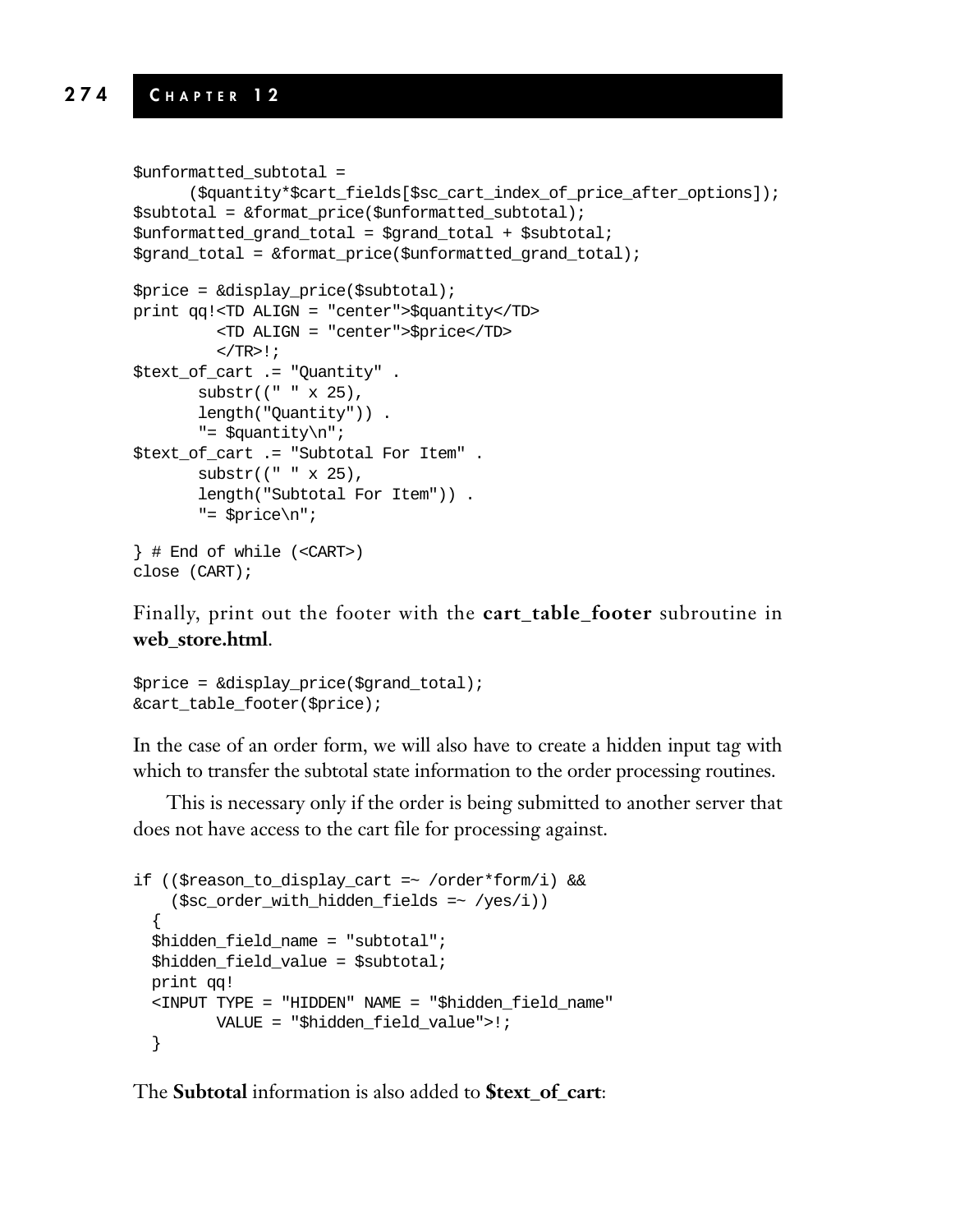```
$text_of_cart .= "\n\nSubtotal:" . substr((" " x 25),
length("Subtotal:")) ."= $price\n\n";
```
We need to return the subtotal for routines such as ordering calculations. We also need to return the text of the cart in case we are logging orders to email or to a file:

```
return($grand_total,
         $total_quantity,
         $total_measured_quantity,
         $text_of_cart);
  } # End of display_cart_table
```
### **Defining the Cart Table Footer**

The **cart\_table\_footer** subroutine is used to display the footer for cart table displays. It takes one argument, the preshipping grand total and is called with the following syntax:

&cart\_table\_footer(PRICE);

The code is examined below:

```
sub cart_table_footer
  {
 local($price) = @;
 print qq!
 </TABLE>
  CDPre-shipping Grand Total = $price
  <P>!;
  }
```
### **Automatically Generating Hidden Fields**

The **make\_hidden\_fields** subroutine is used to generate the hidden fields necessary for maintaining state. It takes no arguments and is called with the following syntax:

```
&make_hidden_fields;
The code is explained below:
```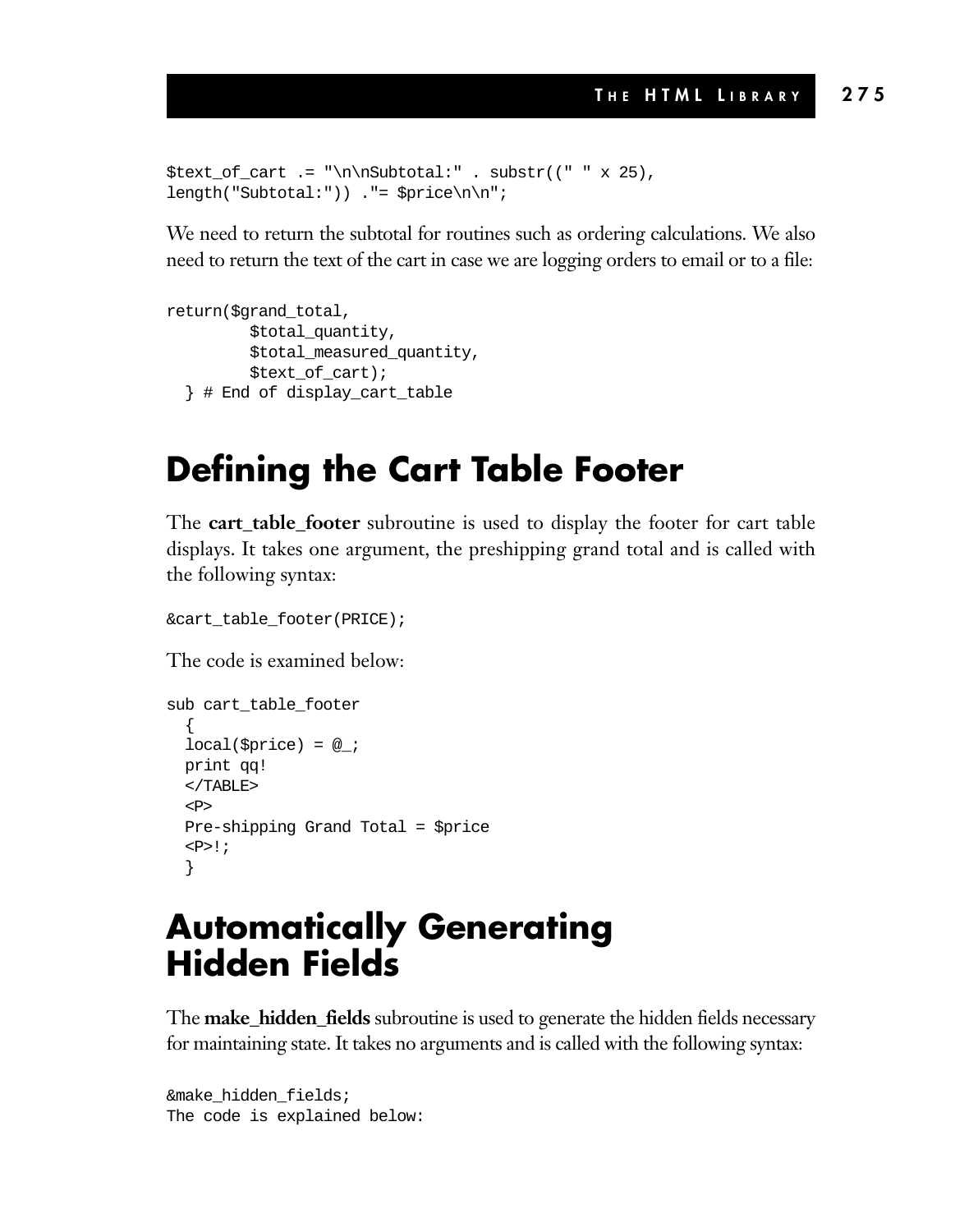```
sub make_hidden_fields
  {
  local($hidden);
 local($db_query_row);
 local($db_form_field);
```
**\$hidden** is defined initially as containing the **cart\_id** and page **hidden** tags that are necessary state variables on *every* page in the cart. The script then goes through checking to see which optional state variables it has received as incoming form data. For each of those, the script adds a **hidden** input tag.

```
$hidden = qq!
<INPUT TYPE = "hidden" NAME = "cart_id"
      VALUE = "$cart_id">
<INPUT TYPE = "hidden" NAME = "page"
      VALUE = "$form data{'|}page'|">!;
if ($form_data{'keywords'} ne "")
  {
 $hidden .= qq!
 <INPUT TYPE = "hidden" NAME = "keywords"
         VALUE = "$form_data{'keywords'}">!;
  }
if ($form_data{'exact_match'} ne "")
  {
 $hidden .= qq!
 <INPUT TYPE = "hidden" NAME = "exact_match"
        VALUE = "$form_data{'exact_match'}">!;
 }
if ($form_data{'case_sensitive'} ne "")
  {
 $hidden .= qq!
 <INPUT TYPE = "hidden" NAME = "case_sensitive"
         VALUE = "$form_data{'case_sensitive'}">!;
  }
foreach $db_query_row (@sc_db_query_criteria)
  {
  $db_{form_{field} = (split//)/, $db_{query_{row}})(0];if ($form_data{$db_form_field} ne "" &&
      $db_form_field ne "keywords")
    {
    $hidden .= qq!
```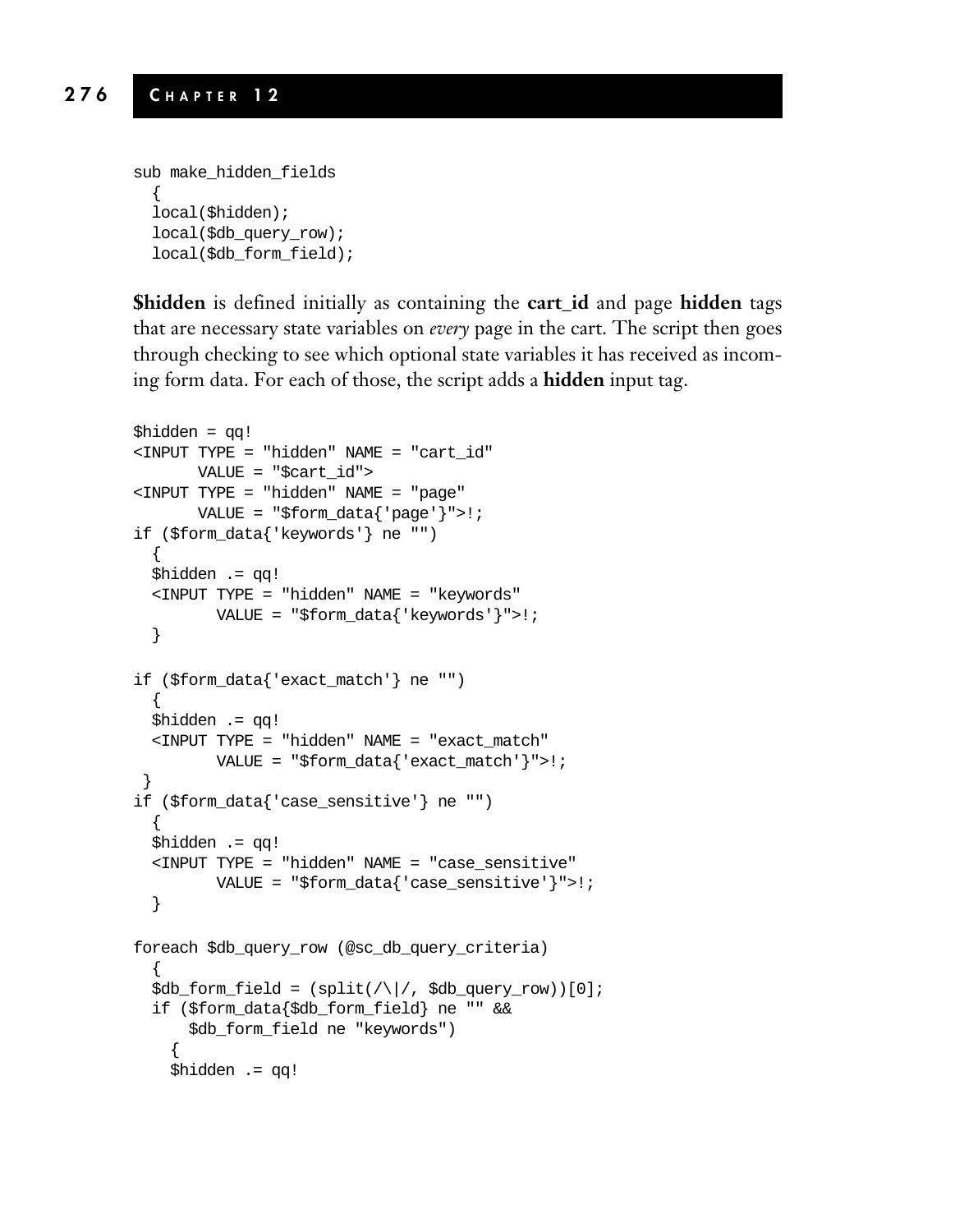```
<INPUT TYPE = "hidden" NAME = "$db_form_field"
           VALUE = "$form_data{$db_form_field}">!;
    }
  }
return ($hidden);
} # End of make_hidden_fields
```
### **Displaying Results for No Hits Found in HTML Search**

The **PrintNoHitsBodyHTML** subroutine is utilized by the HTML-based store search routines to produce an error message in case no *hits* (successful matches) were found, based on the customer-defined keywords It is called with no arguments and the following syntax:

&PrintNoHitsBodyHTML;

The code is shown below:

```
sub PrintNoHitsBodyHTML
  \left\{ \right.print qq!
  P<CENTER>
  <H2>Sorry, No Pages Were Found With Your
      Keyword(s).</H2>
  </CENTER>
  < P>!;
  }
```
### **Defining the Body in the HTML Search**

The **PrintBodyHTML** subroutine is utilized by the HTML-based store search routines to produce a list of hits. These hits will be those pages that had the customer-defined keywords within them. The subroutine takes two